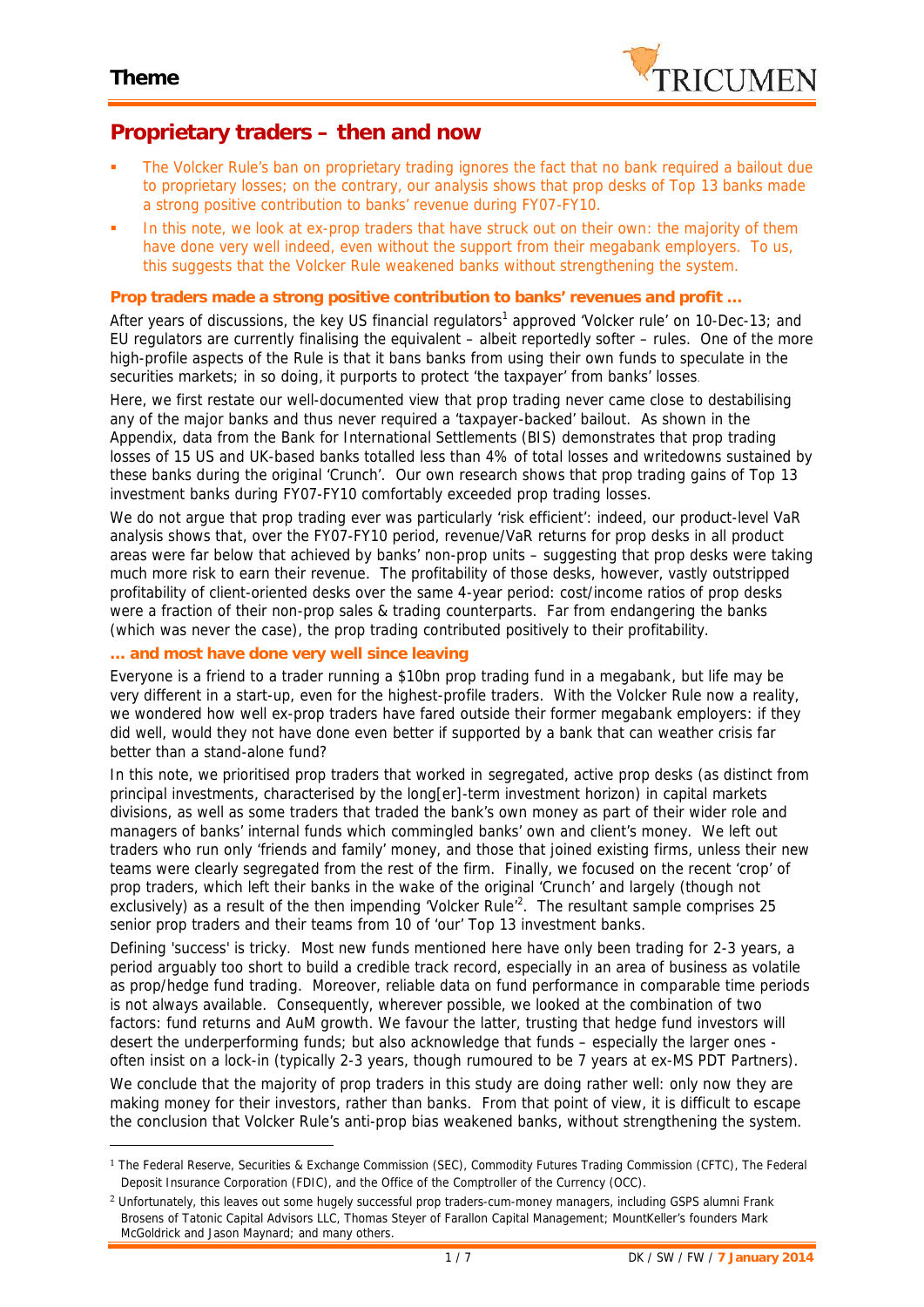

### **Prop traders: then and now**

| <b>Bank of America</b><br>$\overline{\Phi}$<br>Σ | Srini Dhulipala<br>Previous: Head of<br>Fundamental Credit prop<br>trading<br>Latest: Kildonan Castle<br>Asset Management LLP | In Sept-10, BAML became one of the first banks to lay off prop<br>traders from David Sobotka's team. In June-11, BAML closed down<br>its 15-strong prop credit trading team, led Scott Brown.<br>One of the more senior members of Brown's team, Srini Dhulipala,<br>co-founded Kildonan Castle fund, in Oct-11, with an estimated<br>\$250m AuM; the latest information we have suggests the firm<br>(numbering 10 employees as of Dec-13) nearly doubled its AuM to<br>\$450m as of mid-3Q13.                                                                                                                                                                     |
|--------------------------------------------------|-------------------------------------------------------------------------------------------------------------------------------|---------------------------------------------------------------------------------------------------------------------------------------------------------------------------------------------------------------------------------------------------------------------------------------------------------------------------------------------------------------------------------------------------------------------------------------------------------------------------------------------------------------------------------------------------------------------------------------------------------------------------------------------------------------------|
| <b>Barclays</b>                                  | <b>Todd Edgar</b><br>Previous: Ex-Head of<br>Macro Trading<br>Latest: Atreaus Capital<br>LLC                                  | Edgar opened Atreaus Capital LLC, the liquid global macro and<br>commodities fund, in June-12. The other founding partners were<br>Dmitry Shklovsky (a colleague from Tudor Investment Corp), Peter<br>Buschmann, Sinan Gumusdis and Michael Ridewood; this team<br>worked together since 2005, at JPM and then BARC. Andrew<br>Downes is the 6 <sup>th</sup> partner, having joined from UBS.<br>Atreaus started trading with \$307m (including seed money from GS,<br>rumoured to be c.\$200m). The firm had a great start, doubling AuM                                                                                                                          |
| <b>BNP Paribas</b>                               | Christopher Brandt<br>Previous: Head of<br>Strategic Trading<br>Latest: Head of Markham<br>Rae's rates and FX prop<br>fund    | by Feb-13 and achieving \$672m by July-13.<br>At BNPP, Brandt ran London prop trading desk until Dec-10, when<br>he co-founded (with Jonathan Martin, ex-Head of Risk Management<br>at Blue Crest) Markham Rae, a prop trading firm which manages<br>\$340m for an unnamed French institutional investor. Markham Rae<br>targets EUR1bn in total AuM; it reached \$590m in late 2012).<br>In Oct-11, Markham Rae launched the segregated prop trading fund<br>run by Brandt (with Martin overseeing risk control). The fund<br>started with AuM of \$55m and focuses on currencies and rates. Our<br>sources agree the fund did well, but we do not have firm data. |
| Citigroup                                        | Andrew Hall<br>Previous: Head Trader,<br>Phibro<br>Latest: Astenbeck Capital<br>and CEO of Phibro                             | Hall was the head trader of Citi's proprietary energy trading unit<br>until Citi sold Phibro to Occidental Petroleum in late 2009. Hall is<br>now CEO of Phibro<br>and also runs Astenbeck Capital (20% owned by Occidental) with<br>two ex-Phibro commodities funds. Returns outclassed most peers:<br>since the launch in Jan-08, Astenbeck Master Commodities Fund II<br>generated a total return of 54% through Aug-13.                                                                                                                                                                                                                                         |
|                                                  | Sutesh Sharma<br>Previous: Ex-Head of<br><b>Principal Strategies</b><br>Latest: Portman Square<br>Capital                     | Sharma co-founded Old Lane Partners with Citi ex-CEO Vikram<br>Pandit. Citi bought Old Lane in July-07; Sharma became the bank's<br>head of the prop trading team.<br>Following the closure of the 15-strong prop desk in Jan-12, Sharma<br>founded London-based Portman Square Capital, a multi-strategy<br>relative value fund. The firm had a troubled start. Initially targeting<br>\$500m, it scaled its aim to \$200m by Mar-13, and lost CEO Andrew<br>Mack (ex-MS) and a key portfolio manager; in July-13, rumours<br>emerged than the fund raised only \$100m.                                                                                            |
| Credit Suisse                                    | George 'Beau' Taylor<br>Previous: Head,<br>Commodities prop desk<br>Latest: Taylor Woods<br>Master Fund LLP                   | Taylor ran CS commodities prop desk. In 4Q10, he left with several<br>team members and opened - with Trevor Woods, CS' top energy<br>arb trader - Taylor Woods Master Fund LLP. TW started trading<br>with \$150m of seed money from Blackstone; it posted negative<br>returns in 2011 and 2012 (-5% and -2%), but excelled in raising<br>new money: AuM grew to \$500m at end-June-11 and to \$1bn+ by<br>Mar-12, when the fund closed to new investors. In 2013, while<br>many peer funds struggled, TW was up 18% in the first 10 months.                                                                                                                        |
|                                                  | Charlie Chan Wai<br>Kheong<br>Previous: Trader, FX Prop<br>Latest: Splendid Asia                                              | Chan publicly claimed that he made money in all but two of his 25<br>years at CS averaging double-digit returns; to our knowledge, CS<br>did not object to these claims. Chan launched Splendid Asia, a<br>macro hedge fund, in Aug-11. The fund is small - it launched with<br>\$37m, half of which was Chan's own money - but posted<br>spectacular returns: up 63% y/y in 2012, with AuM of \$105m.s                                                                                                                                                                                                                                                             |

*Source: Bloomberg, FINalternatives, HFI, HFR, Hedgeable, Institutional Investor, Reuters, WSJ. Tricumen analysis. (cont.)*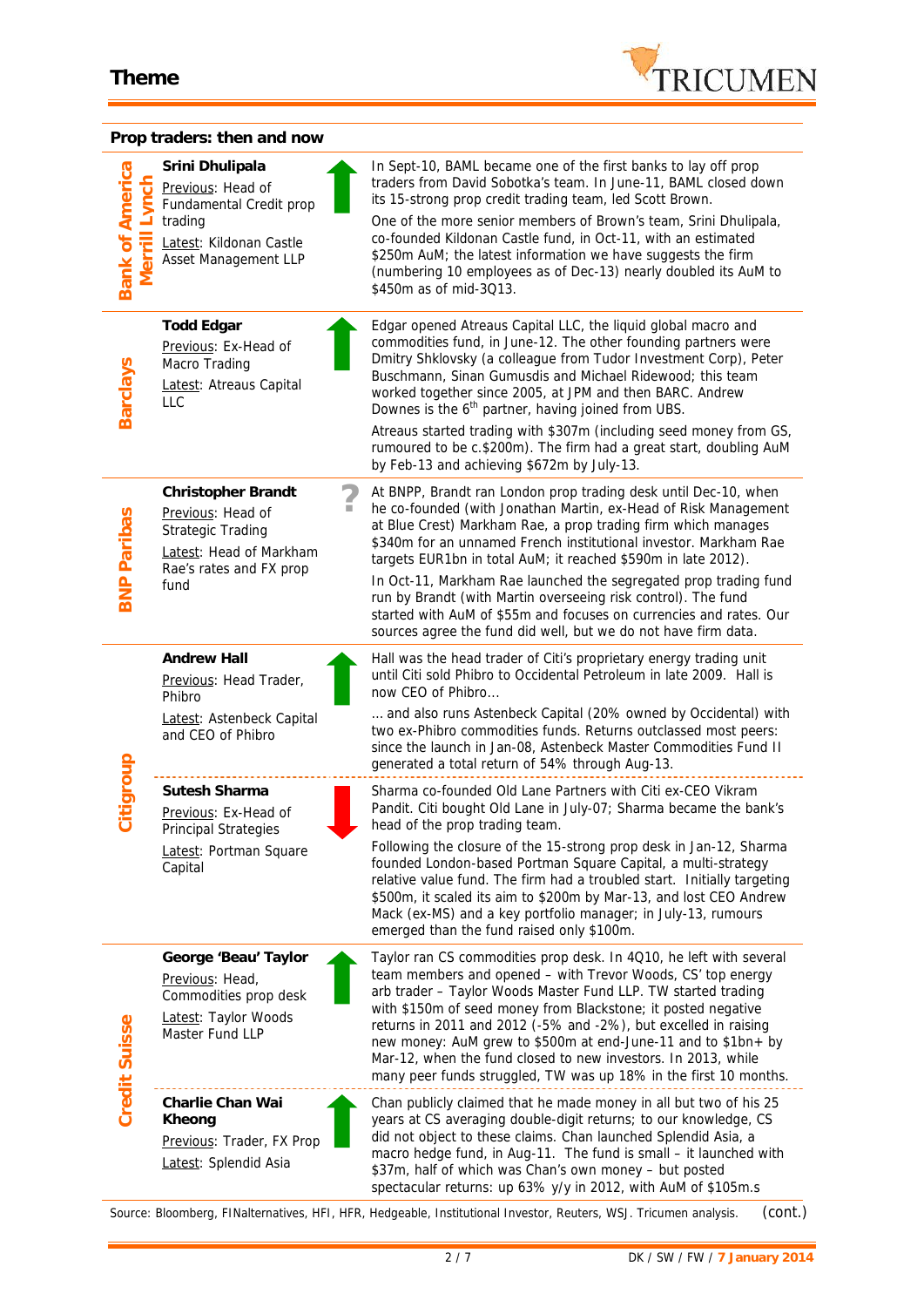

|                   | Prop traders: then and now (cont.)                                                                            |                                                                                                                                                                                                                                                                                                                                                                                                                                                                                                                                                                                                                          |
|-------------------|---------------------------------------------------------------------------------------------------------------|--------------------------------------------------------------------------------------------------------------------------------------------------------------------------------------------------------------------------------------------------------------------------------------------------------------------------------------------------------------------------------------------------------------------------------------------------------------------------------------------------------------------------------------------------------------------------------------------------------------------------|
| Deutsche Bank     | Key Heigh<br>Previous: Head, Global<br>Macro trading<br>Latest: Avantium<br><b>Investment Management</b>      | Kay, ex-Head of Emerging Markets debt trading and Head of Global<br>Macro trading, left DBK in Apr-11 with seven colleagues and, in Oct-<br>11 opened Avantium Investment Management, a macro fund<br>focused on emerging markets. DBK did not seed the new fund but<br>the founders could be forgiven for not noticing this: in its first 6<br>months, Avantium tripled AuM to \$600m, posting gains of 7% since<br>inception. The fund, which targets AuM of \$1bn, won HFR's 2013<br>'Emerging Manager of the Year' award, and even found time to<br>launch a rather neat Android app in 2013.                        |
|                   | Boaz Weinstein<br>Previous: Credit trader<br>Latest: Saba Capital<br>Management LP                            | Weinstein worked at DBK until 2009; as hugely profitable pre-<br>Crunch years turned into a \$1.8bn loss in 2008 (some positions<br>rebounded later in the year), Weinstein moved his 15-strong team<br>out of DBK.<br>Saba Capital launched in Aug-09 with AuM of c.\$150m; in the<br>following 2 years, the fund achieved net annualised returns of 13%,<br>comfortably within its stated target range. By late 2013, the firm's<br>flagship fund reached a spectacular \$4.2bn, in addition to c.\$0.8bn<br>AuM in Saba Capital Tail Risk Fund, launched in late 2010.                                                |
| oldman Sachs<br>↺ | Pierre-Henri Flamand<br>Previous: Co-Head, GSPS<br>Latest: Edoma Capital<br>(closed)                          | Flamand, ex-Co-Head of GS Principal Strategies (GSPS) left the bank<br>in Mar-10. In Nov-10, Flamand launched Edoma Capital, the event-<br>driven hedge fund with \$1bn+ in commitments. Edoma reportedly<br>peaked at \$2bn AuM but suffered reversals in 2011 and 2012 (while<br>its peers averaged gains of 5% in the same period, says HFR) and<br>closed in Nov-12.                                                                                                                                                                                                                                                 |
|                   | Morgan Sze<br>Previous: Head, GSPS<br>Latest: CIO,                                                            | Sze led GSPS APAC arm, which was rumoured to have managed<br>AuM of \$3bn in mid-2011. After Flamand's departure, Sze took over<br>the global leadership of the team but left when GS closed GSPS in<br>Sept-10 and founded HK-based Azentus Capital Management Ltd in<br>Apr-11, with \$1bn. The fund grew quickly - some say to nearly<br>\$2bn within a few months of inception - but performed poorly in its<br>first year. Since then, however, it enjoyed a healthy growth: it<br>returned 8% before fees by 1Q13 alone, and was rumoured to have<br>reached \$1.6bn AuM, making it one of the largest APAC funds. |
|                   | Elif Aktug<br>Previous: Portfolio<br>Manager, GSPS                                                            | Ms Aktug, formerly Portfolio Manager at GSPS, in Apr-11 opened<br>Agora, an internal long/short equity fund investing in large<br>European companies within Pictet Asset Management in Geneva.                                                                                                                                                                                                                                                                                                                                                                                                                           |
|                   | Latest: Agora Fund Ltd                                                                                        | Agora is said to have had a 'mixed' 2011. In May-12, however, PAM<br>made the fund available to external investors; the first few months<br>were difficult, but the performance quickly improved and the fund<br>has not looked back: in 2013, it was up c.10% y/y, in line with its<br>target annual returns of 8-12%. Agora's AuM reached \$96m at end-<br>Nov-13.                                                                                                                                                                                                                                                     |
|                   | Daniele Benatoff &<br><b>Ariel Roskis</b><br>Previous: GSPS traders<br>Latest: Benros Capital<br>Partners LLP | Benatoff and Roskis were traders in the GSPS until Sept-10. Less<br>than a year later, supported by \$300m seed money from Brummer<br>& Partners AB, the pair opened Benros Capital LLP, and event-<br>driven, London-based hedge fund. Benros barely grew AuM in 2011<br>and 2012; reportedly underperforming event-driven peers; in Feb-<br>13, the fund was closed down when Brummer (45% shareholder)<br>decided to redeem its investment.                                                                                                                                                                           |
|                   |                                                                                                               | Source: Bloomberg, FINalternatives, HFI, HFR, Hedgeable, Institutional Investor, Reuters, WSJ. Tricumen analysis.<br>(cont.)                                                                                                                                                                                                                                                                                                                                                                                                                                                                                             |
|                   |                                                                                                               | $3/7$<br>DK / SW / FW / 7 January 2014                                                                                                                                                                                                                                                                                                                                                                                                                                                                                                                                                                                   |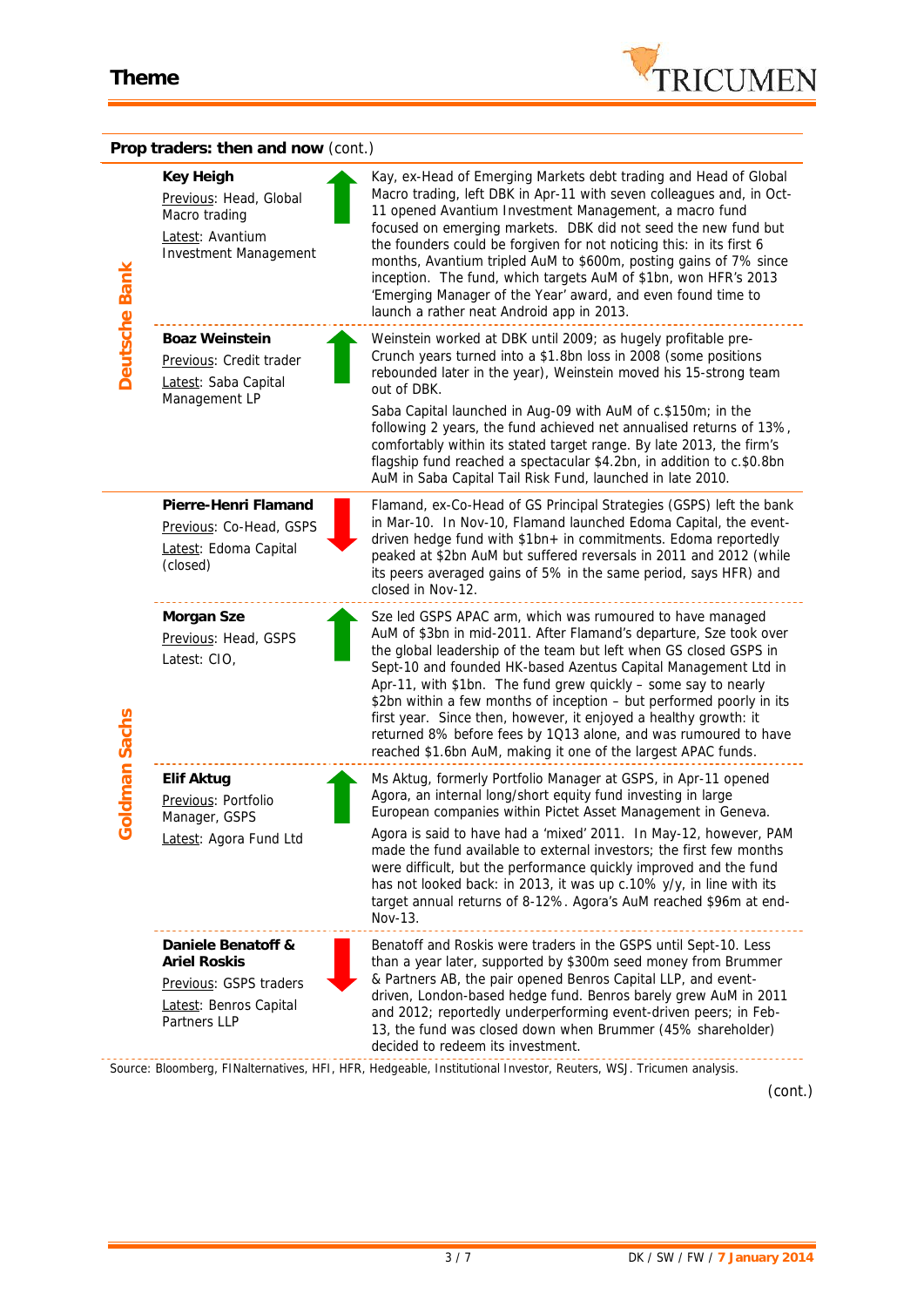

|                       | Prop traders: then and now (cont.)                                                                                                         |                                                                                                                                                                                                                                                                                                                                                                                                                                                                                                             |
|-----------------------|--------------------------------------------------------------------------------------------------------------------------------------------|-------------------------------------------------------------------------------------------------------------------------------------------------------------------------------------------------------------------------------------------------------------------------------------------------------------------------------------------------------------------------------------------------------------------------------------------------------------------------------------------------------------|
| Goldman Sachs (cont.) | Mark Carhart<br>Previous: Co-Head,<br>Quantitative Investment<br>Strategies (QIS)<br>Latest: Kepos Capital                                 | Carhart (who, alongside Raymond Iwanowski, who opened a small<br>hedge fund at SECOR in Oct-13) co-led GS Quantitative Investment<br>Strategies unit and Global Equity Opportunities and Global Alpha,<br>GS' internal quant funds which suffered significant losses during the<br>original 'Crunch' and were closed.                                                                                                                                                                                       |
|                       |                                                                                                                                            | In Oct-10, Carhart launched Kepos Capital wth 27 staff, many of<br>them GS alumni. The fund's original goal was to raise \$1bn; the<br>firm fell far short of this goal, but performed strongly, achieving<br>13% return between inception and June-12, to reach AuM of<br>\$500m; it also won Institutional Investor's macro-focused<br>systematic/quant award for 2013.                                                                                                                                   |
|                       | Robert C Jones<br>Previous: Head, GSAM<br><b>QES</b><br>Latest: System Two<br><b>Advisors LLP</b>                                          | Jones is one of GS' original 'quants': not a prop trader but well<br>worthy of mention: he established and led GSAM Quantitative Equity<br>Group and also managed GS' quant hedge fund Global Equity<br>Opportunities Fund, from Mar-09, after the fund suffered disastrous<br>losses in 2007-09 under Carhart and Iwanowski (see above).                                                                                                                                                                   |
|                       |                                                                                                                                            | Jones left GSAM in 2010; in mid-2012, with \$50m of seed money<br>and quants from Blackrock and GS, he opened System Two Advisors<br>LLP. The firm's investment method combines the 'traditional' quant<br>approach with a decidedly high-touch, stock-specific analysis<br>gleaned from research reports. It is early days yet, but the fund is<br>believed to have doubled AuM by the end of 3Q13, to \$100m.                                                                                             |
| J.P.Morgan            | Mike Stewart<br>Previous: Co-Head of<br>prop trading / Head of<br><b>Emerging Markets</b><br>Latest: Whard Stewart<br>Asset Management Ltd | In Feb-11, anticipating the pressure from Volcker Rule, JPM decided<br>to move its main three prop trading teams out of Investment Bank<br>and into asset management division. Stewart was asked to run the<br>new fund; he was going to be joined by Deepak Gulati (equity<br>derivatives specialist from the Proprietary Positioning Business -<br>PPB), Fahad Roumani (credit) and approximately 50 traders. There<br>were rumours that JPM was planning to seed the fund with c.\$2bn.                  |
|                       |                                                                                                                                            | In Mar-12, however, Stewart left JPM with 4 colleagues and in Aug-<br>12 opened Whard Stewart Asset Management Ltd, a global<br>emerging markets macro and FX fund, in London. The fund started<br>trading with \$150m from a core group of investors. We hear the<br>fund has done well since its inception, but do not have firm data.                                                                                                                                                                    |
|                       | Deepak Gulati<br>Previous: Head of<br>Equities prop trading                                                                                | In Feb-12, in a move some thought partially prompted by Stewart's<br>departure, Gulati anounced his intention to leave the bank, together<br>with his JPM team - and with the full support of JPM.                                                                                                                                                                                                                                                                                                          |
|                       | Latest: Argentière Capital                                                                                                                 | The new fund, Argentière Capital, raised \$300m, making it one of<br>the more significant launches of in 2013. The fund, which launched<br>in June-13, has 15 staff and combines event-driven and quant<br>investments, is said to target AuM of no more than \$750m.                                                                                                                                                                                                                                       |
|                       | Fahad Roumani<br>Latest: Head of JPS<br>Credit Opportunities Fund                                                                          | The last member of the trio, Roumani, remained at JPM after<br>Stewart and Gulati departed. He runs JPS Credit Opportunities fund,<br>which JPM launched with \$350m of its own money. The 20-strong<br>fund did very well from betting on dislocations in European fixed<br>income markets; by Oct-12, the fund, which returned 14% in that<br>year, ammased \$500m AuM - and that's after JPM cut its stake by<br>c.25% (JPM plans to exit its stake entirely by mid-2014). Roumani<br>targets \$1bn AuM. |
|                       | Andrew Pickup<br>Previous: Head,<br>Proprietary Positioning<br><b>Business (PPB) Equities</b><br>Latest: Visium Asset<br>Management LP     | Pickup, ex-Head of the PPB Equities team, developed long/short<br>prop unit in London and NYC and managed a multistrategy portfolio<br>that combined long/short, convertibles and volatility.<br>In Nov-09, Pickup joined Omni Partners to run a new long-short<br>equity fund which quickly attracted \$100m in seed funds. In Jan-13,<br>Pickup went to Visium as a portfolio manager in the hedge fund's<br>newly opened London office.                                                                  |

*Source: Bloomberg, FINalternatives, HFI, HFR, Hedgeable, Institutional Investor, Reuters, WSJ. Tricumen analysis.*

*(cont.)*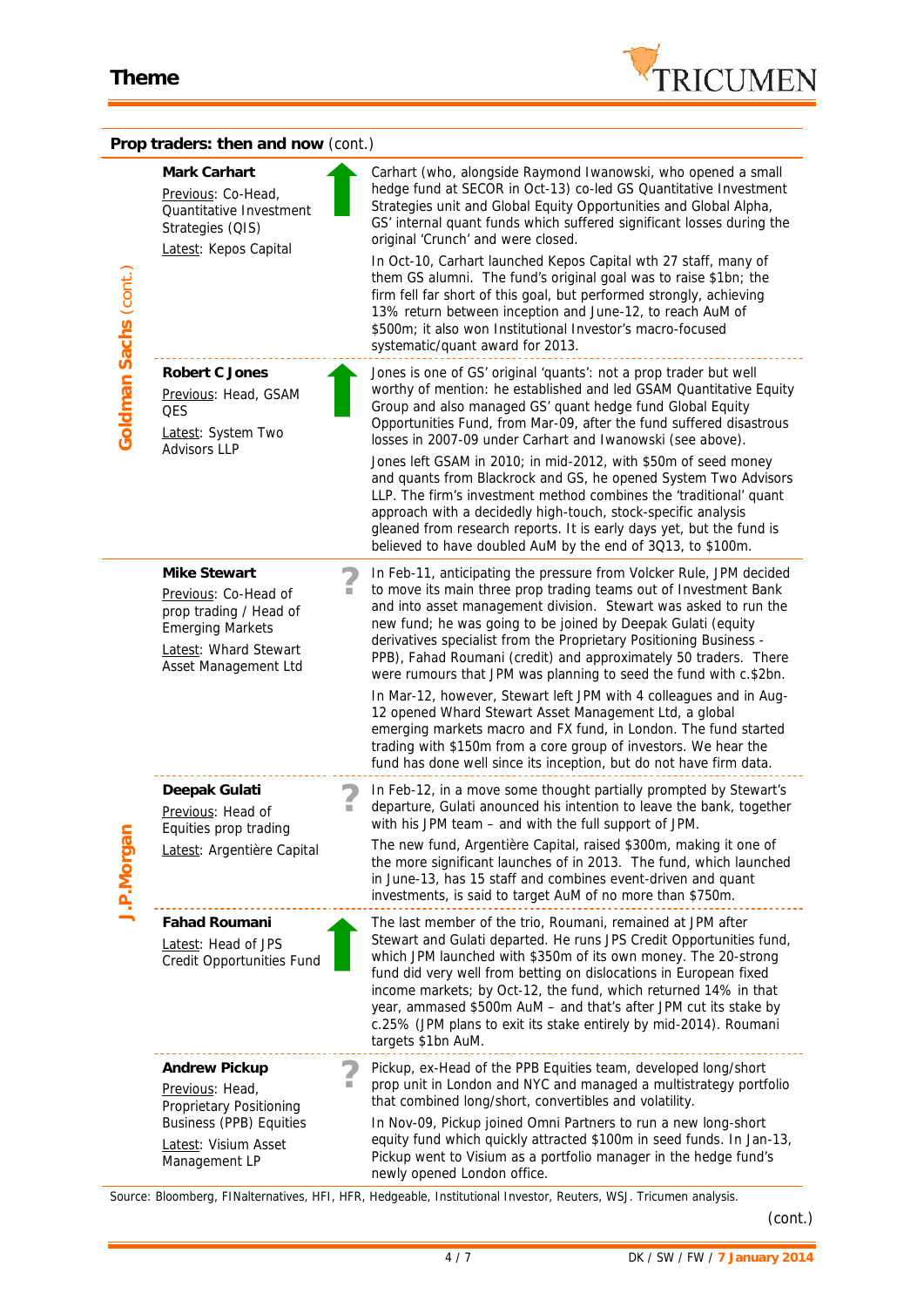

| Prop traders: then and now (cont.) |                                                                                                           |                                                                                                                                                                                                                                                                                                                                                                                                                                                                                                                                                                                                                                                                                                                                                                                                                                                                                                                                                                                                                                               |  |  |
|------------------------------------|-----------------------------------------------------------------------------------------------------------|-----------------------------------------------------------------------------------------------------------------------------------------------------------------------------------------------------------------------------------------------------------------------------------------------------------------------------------------------------------------------------------------------------------------------------------------------------------------------------------------------------------------------------------------------------------------------------------------------------------------------------------------------------------------------------------------------------------------------------------------------------------------------------------------------------------------------------------------------------------------------------------------------------------------------------------------------------------------------------------------------------------------------------------------------|--|--|
| Morgan Stanley                     | Peter Muller<br>Previous: Head, Process<br>Driven Trading<br>Latest: PDT Partners LLC                     | Muller, a quant specialist, is a former Head of MS' Process Driven<br>Trading desk that he founded in 1993. In Jan-11, Muller and MS<br>reached an agreement that 60-strong Process Driven Trading desk<br>will launch an independent advisory firm - called, surprisingly, PDT<br>Partners - by the end of 2012. At MS, Process Driven Trading<br>reportedly returned 20%+ annually over the previos decade.<br>PDT Partners launched its first fund in July-12, with \$500m of seed<br>capital from Blackstone. To say the launch was well received would<br>be a rude undestatement - by Oct-12, the fund closed to new<br>investors with AuM of \$1.5bn, despite eye-watering management<br>and performance fees, of 3% and 35%, and up to 7-year lock-up<br>period for investments. Also, very uncharacteristically, Blackstone<br>did not insist on owning a stake in the firm to go with its large<br>investment. By Feb-13, PDT Partners - now with two funds, staff of<br>90+ and office in NYC, London and HK - ran AuM of \$2.3bn. |  |  |
|                                    | Stephen Jamison<br>Previous: Commodities<br>trader<br>Latest: Jamison Capital<br>Partners                 | Jamison, a former commodities trader, launched Koppenberg Macro<br>Commodity fund with AuM of \$125m in 2009. Since then the fund<br>reportedly returned 18%+ in 2010, a respectable 8% in 2011 and a<br>modest <3% in 2012, outperforming competition. New money<br>poured in: by Mar-13, the fund 'soft closed' to new money when<br>AuM reached \$1.5bn, nearly 2x the level of a year previously.                                                                                                                                                                                                                                                                                                                                                                                                                                                                                                                                                                                                                                         |  |  |
|                                    | Fabrizio Gallo<br>Previous: Global Head of<br>Equities (prop)<br>Latest: Bank of America<br>Merrill Lynch | At MS, Gallo was Global Head of Equities and Prop Trading (the<br>second half of the title was dropped sometime in 2008). He left in<br>Apr-09 and resurfaced in Brevan Howard, which hired him to run<br>Equity Strategies Master Fund, comprising \$600m of mostly Brevan<br>Howards; own money. It is said that Gallo's fund achieved only<br>meagre returns and Brevan Howard closed it in early 2011.<br>In May-11, Gallo agreed to join BAML as Co-Head of Equities and<br><b>EMEA Global Markets.</b>                                                                                                                                                                                                                                                                                                                                                                                                                                                                                                                                  |  |  |
| UBS                                | Shane Finemore<br>Previous: Head, UBS<br>Fundamental<br>Latest: Manikay Partners                          | Finemore left UBS and launched his start-up fund Manikay Partners<br>in Aug-08, with \$300m, including seed investment from GS and his<br>own \$25m.<br>The firm did well: in Nov-13, AuM stood at an estimated \$1.7bn.                                                                                                                                                                                                                                                                                                                                                                                                                                                                                                                                                                                                                                                                                                                                                                                                                      |  |  |
|                                    | Gerard Satur<br>Previous: Head of Macro<br><b>Strategic Trading</b><br>Latest: MST Capital Pty            | Satur ran UBS' team with a mandate to trade on macroeconomic<br>trends. In Mar-12, as UBS scaled down prop trading, Satur left the<br>bank and opened MST Capital in Sydney, with 6 staff. As of mid-<br>2013, MST Capital had AuM of c.\$165m in two funds (the $2nd$ ,<br>Baruch Global Macro, was launched in July-13, with \$9m AuM),<br>mostly from institutional investors. The fund targets 10-15%<br>returns.                                                                                                                                                                                                                                                                                                                                                                                                                                                                                                                                                                                                                         |  |  |

*Source: Bloomberg, FINalternatives, HFI, HFR, Hedgeable, Institutional Investor, Reuters, WSJ. Tricumen analysis.*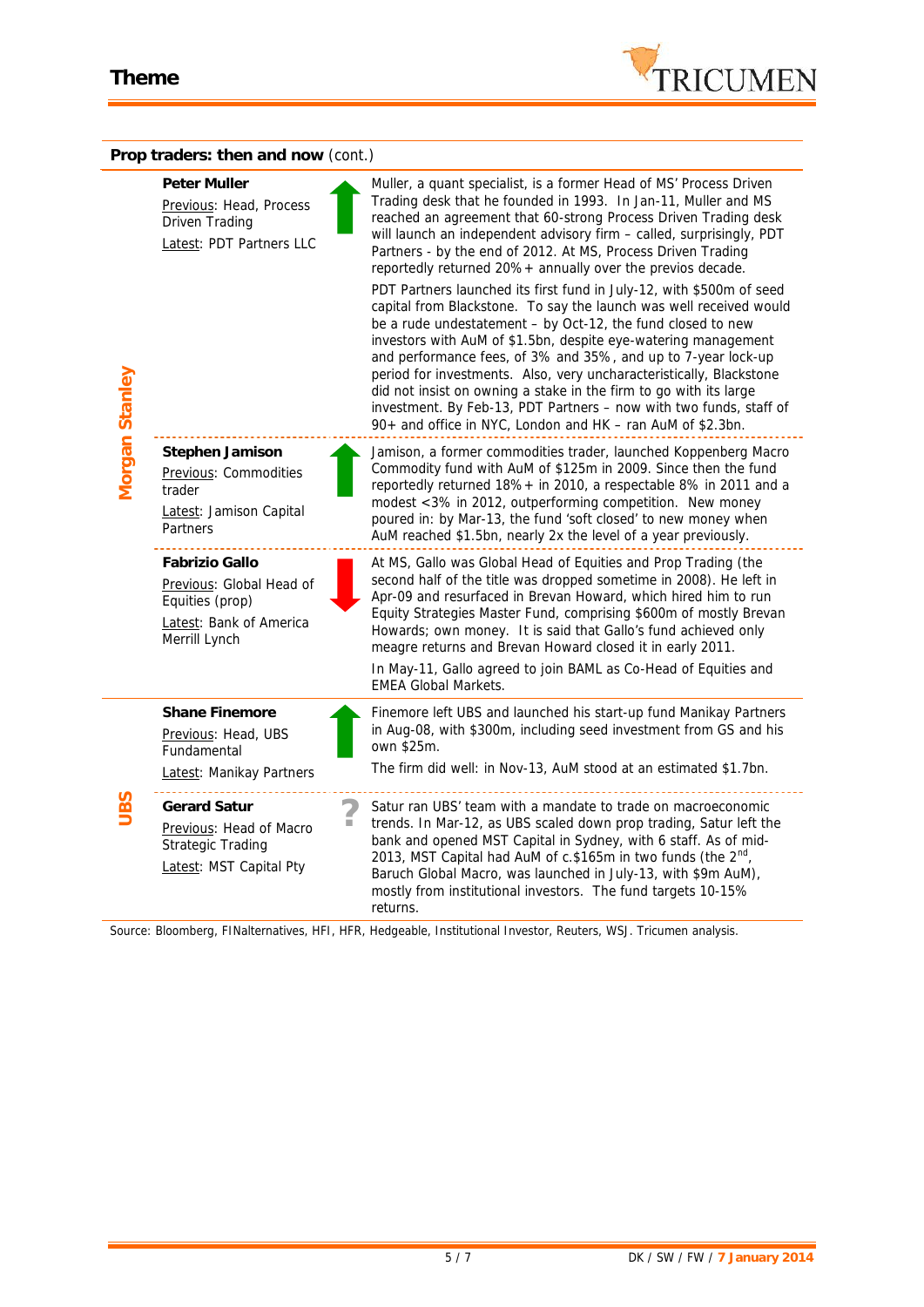

# **Appendix: Prop trading losses and gains**

**Losses sustained during the 'Credit Crunch', by business line** (5 US banks and 10 banks operating in the UK, Jan-07 – Mar-09)



*Source: Bank for International Settlements (BIS), Tricumen analysis. Tricumen definitions apply.*